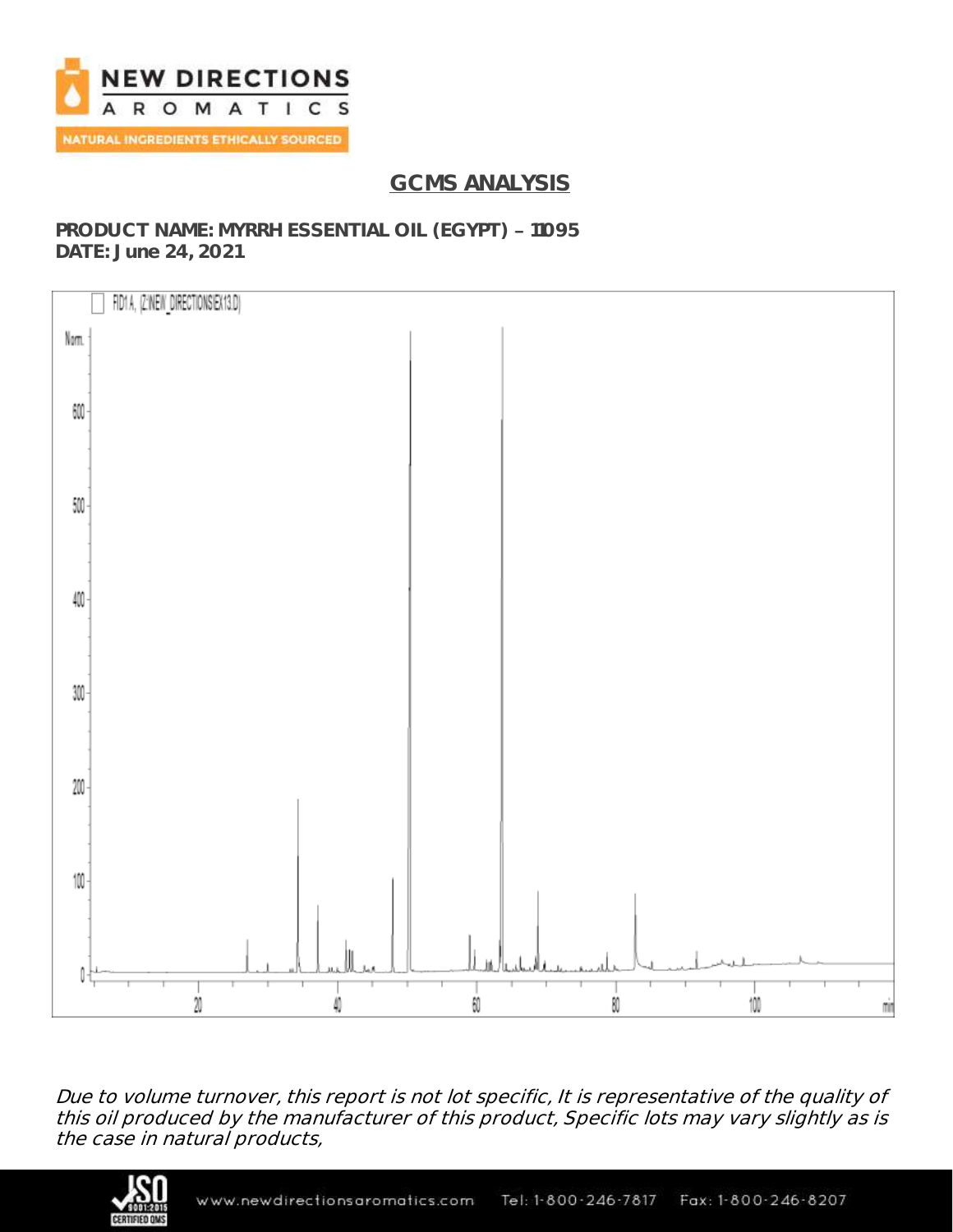

### **PRODUCT NAME: MYRRH ESSENTIAL OIL (EGYPT) - 11095**

| Peak             | $RT$ (min) | <b>Compound name</b>     | $\frac{0}{0}$ |
|------------------|------------|--------------------------|---------------|
| 1                | 5,35       | <b>ETHANOL</b>           | 0,06          |
| $\overline{2}$   | 26,38      | alpha-CUBEBENE           | 0,02          |
| 3                | 26,71      | <b>ELEMENE ISOMER</b>    | 0,02          |
| $\overline{4}$   | 27,01      | delta-ELEMENE            | 0,70          |
| 5                | 27,11      | <b>BICYCLOELEMENE</b>    | 0,04          |
| 6                | 28,47      | alpha-COPAENE            | 0,05          |
| $\overline{7}$   | 29,42      | alpha-BOURBONENE         | 0,02          |
| 8                | 29,94      | beta-BOURBONENE          | 0,23          |
| $\boldsymbol{9}$ | 33,19      | epsilon-CADINENE         | 0,09          |
| 10               | 33,55      | <b>ELEMENE ISOMER</b>    | 0,12          |
| 11               | 34,35      | beta-ELEMENE             | 4,52          |
| 12               | 34,49      | beta-CARYOPHYLLENE       | 0,28          |
| 13               | 34,57      | <b>SESQUITERPENE</b>     | 0,05          |
| 14               | 37,16      | <b>GERMACRENE A</b>      | 1,56          |
| 15               | 38,60      | <b>ZONARENE</b>          | 0,02          |
| 16               | 38,78      | alpha-HUMULENE           | 0,13          |
| 17               | 39,19      | gamma-SELINENE           | 0,15          |
| 18               | 39,48      | 4,5-di-epi-ARISTOLOCHENE | 0,02          |
| 19               | 39,94      | gamma-MUUROLENE          | 0,14          |
| 20               | 40,14      | <b>CALARENE</b>          | 0.05          |
| 21               | 41,21      | <b>GERMACRENE D</b>      | 0,84          |
| $\overline{22}$  | 41,58      | <b>EREMOPHILENE</b>      | 0,10          |
| 23               | 41,71      | beta-SELINENE            | 0,61          |
| 24               | 42,12      | alpha-SELINENE           | 0,66          |
| 25               | 42,43      | alpha-MUUROLENE          | 0,06          |
| 26               | 42,55      | <b>BICYCLOGERMACRENE</b> | 0,03          |
| 27               | 43,86      | delta-CADINENE           | 0,20          |
| 28               | 43,94      | gamma-CADINENE           | 0,07          |
| 29               | 44,21      | 7-epi-alpha-SELINENE     | 0,08          |
| 30               | 44,46      | delta-SELINENE           | 0,09          |

#### Disclaimer & Caution

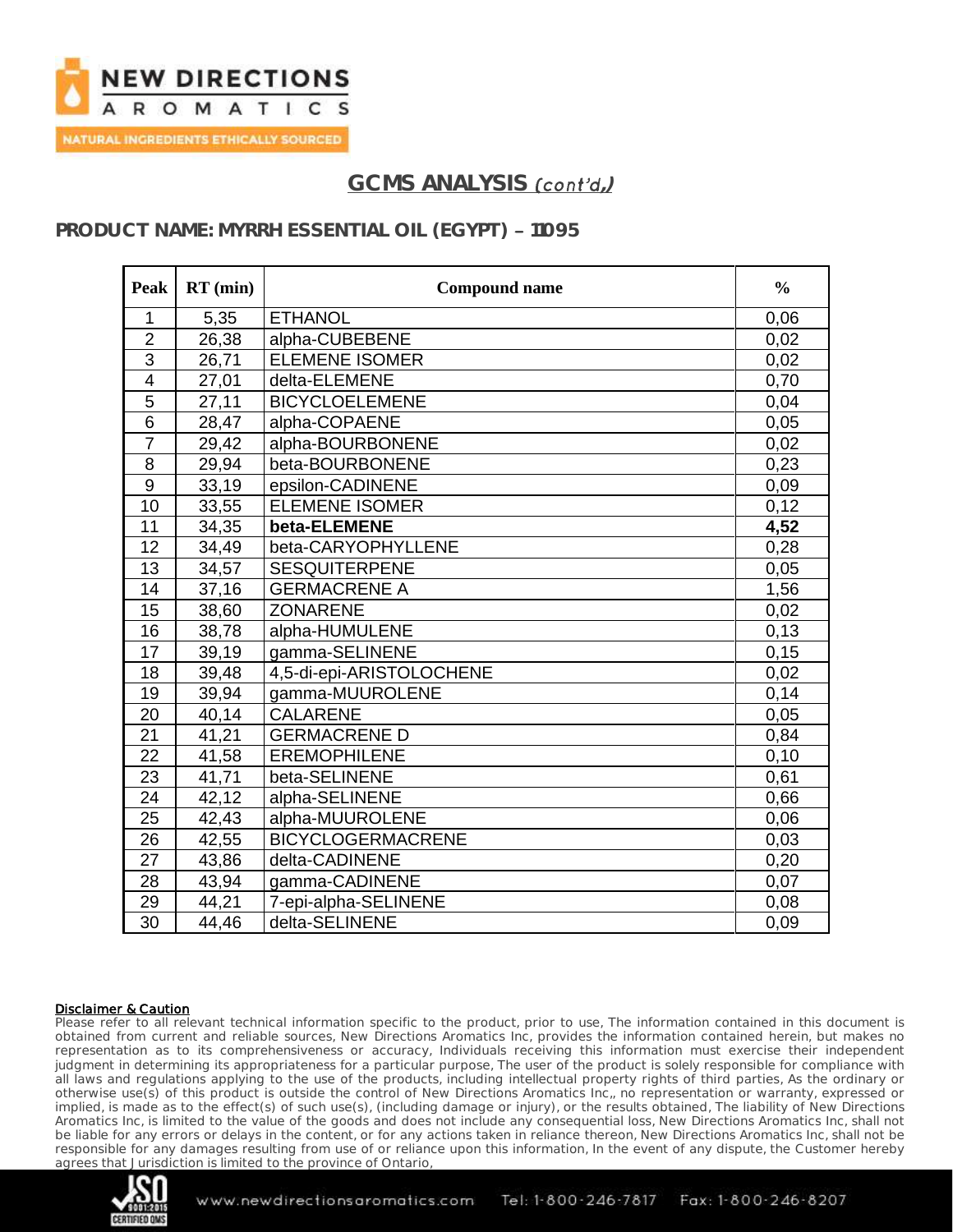

### **PRODUCT NAME: MYRRH ESSENTIAL OIL (EGYPT) - 11095**

| Peak            | $RT$ (min) | <b>Compound name</b>             | $\frac{0}{0}$ |
|-----------------|------------|----------------------------------|---------------|
| 31              | 45,05      | <b>SESQUITERPENE</b>             | 0,16          |
| 32              | 45,21      | SELINA-3,7(11)-DIENE             | 0,19          |
| 33              | 47,96      | <b>GERMACRENE B</b>              | 2,98          |
| 34              | 50,49      | <b>CURZERENE Mw=216</b>          | 39,63         |
| 35              | 50,88      | COMPOUND Mw=216                  | 0,05          |
| $\overline{36}$ | 56,31      | SESQUITERPENIC EPOXIDE           | 0,04          |
| 37              | 58,49      | SESQUITERPENIC EPOXIDE           | 0,03          |
| 38              | 58,98      | <b>GUAIOL ISOMER</b>             | 0,83          |
| 39              | 59,68      | FURANOGERMACRENE ISOMER Mw=214   | 0,49          |
| 40              | 60,14      | COMPOUND Mw=200                  | 0,02          |
| 41              | 60,56      | Epi-CUBENOL                      | 0,03          |
| 42              | 60,78      | <b>CUBENOL</b>                   | 0,02          |
| 43              | 61,01      | AROMATIC COMPOUND Mw=200         | 0,02          |
| 44              | 61,41      | <b>ELEMOL</b>                    | 0,27          |
| 45              | 61,83      | trans-beta-ELEMENONE             | 0,22          |
| 46              | 62,10      | <b>FURANODIENE ISOMER Mw=216</b> | 0,31          |
| 47              | 62,50      | <b>AROMATIC COMPOUND</b>         | 0,03          |
| 48              | 62,79      | AROMATIC COMPOUND Mw=214         | 0,03          |
| 49              | 63,29      | COMPOUND Mw=216                  | 1,09          |
| 50              | 63,69      | <b>FURANOEUDESMA-1,3-DIENE</b>   | 21,34         |
| 51              | 63,75      | <b>LINDESTRENE Mw=214</b>        | 6,55          |
| 52              | 63,96      | <b>SESQUITERPENOL</b>            | 0,03          |
| 53              | 64,12      | AROMATIC COMPOUND                | 0,05          |
| 54              | 64,19      | FURANOEUDESMADIENE ISOMER Mw=214 | 0,19          |
| 55              | 64,37      | <b>SESQUITERPENOL</b>            | 0,05          |
| 56              | 64,72      | <b>EUDESMOL ISOMER</b>           | 0,04          |
| 57              | 65,23      | SESQUITERPENONE                  | 0,07          |
| 58              | 65,31      | <b>T-CADINOL</b>                 | 0,02          |
| 59              | 65,65      | gamma-EUDESMOL                   | 0,18          |
| 60              | 66,26      | <b>CEMBRENE</b>                  | 0,41          |

#### Disclaimer & Caution

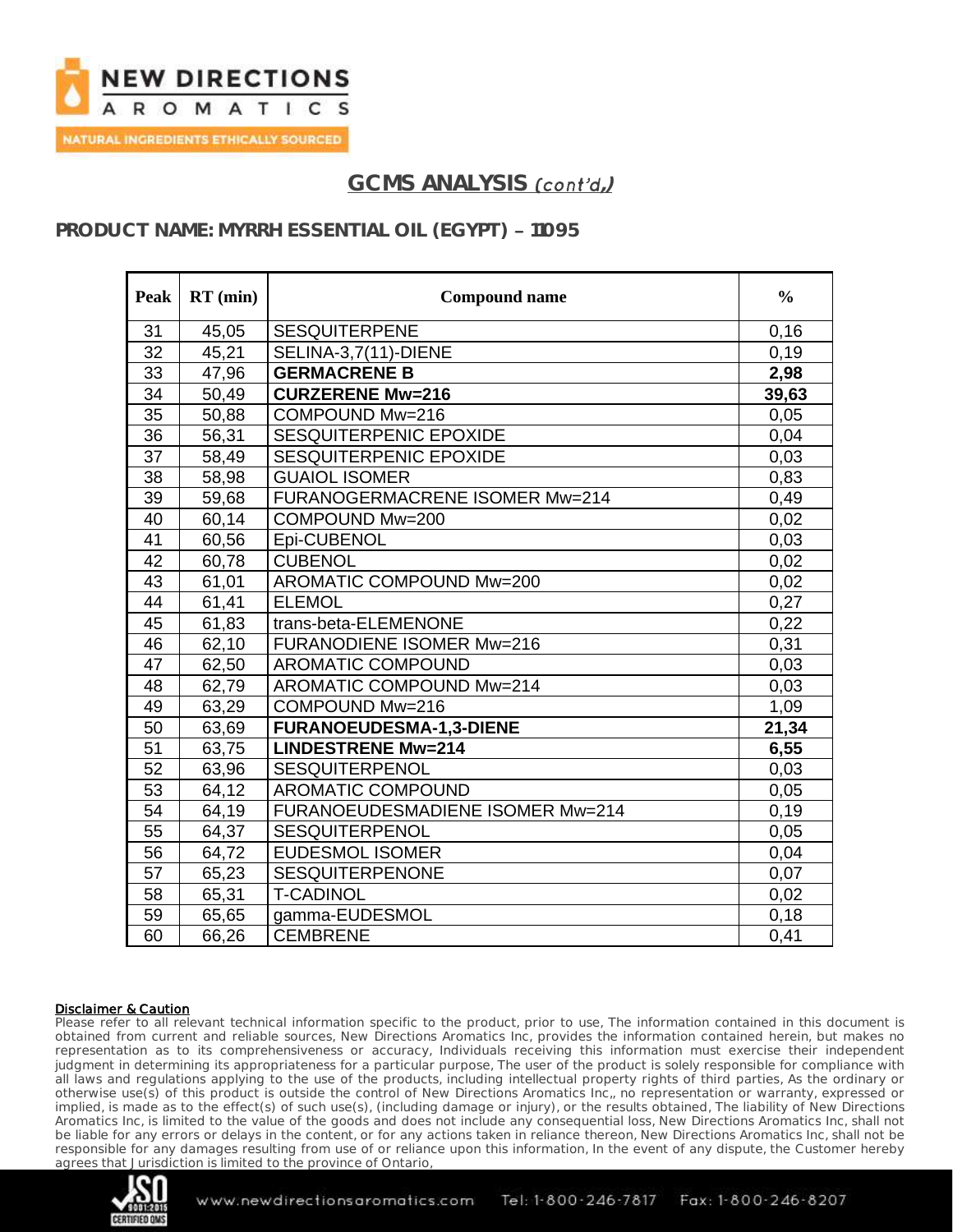

### **PRODUCT NAME: MYRRH ESSENTIAL OIL (EGYPT) - 11095**

| <b>Peak</b>     | $RT$ (min) | <b>Compound name</b>                                              | $\frac{6}{6}$ |
|-----------------|------------|-------------------------------------------------------------------|---------------|
| 61              | 66,47      | GERMACRA-1,4-7-11-TETRAENE, 2-METHYL-8,12-<br><b>EPOXY-ISOMER</b> | 0,12          |
| 62              | 66,81      | <b>SESQUITERPENOL</b>                                             | 0,08          |
| 63              | 66,88      | AROMATIC COMPOUND Mw=212                                          | 0,03          |
| 64              | 67,64      | DITERPENE Mw=272                                                  | 0,10          |
| 65              | 68,27      | alpha-EUDESMOL                                                    | 0,15          |
| 66              | 68,49      | COMPOUND Mw=214                                                   | 0,52          |
| 67              | 68,60      | beta-EUDESMOL                                                     | 0,04          |
| 68              | 68,81      | GERMACRA-1,4-7-11-TETRAENE, 2-METHYL-8,12-<br>EPOXY-              | 2,29          |
| 69              | 69,12      | AROMATIC COMPOUND                                                 | 0,02          |
| 70              | 69,36      | AROMATIC COMPOUND                                                 | 0,02          |
| $\overline{71}$ | 69,49      | AROMATIC COMPOUND Mw=230                                          | 0,04          |
| 72              | 69,61      | EUDESMA-7(11)-EN-4-OL                                             | 0,20          |
| 73              | 69,77      | beta-NOOTKATOL                                                    | 0,24          |
| 74              | 69,99      | COMPOUND Mw=232                                                   | 0,03          |
| 75              | 70,19      | COMPOUND Mw=216                                                   | 0,02          |
| 76              | 70,67      | <b>CURCUMENIC COMPOUND Mw=214</b>                                 | 0,03          |
| $\overline{77}$ | 70,70      | COMPOUND Mw=232                                                   | 0,03          |
| 78              | 71,44      | SESQUITERPENIC EPOXIDE                                            | 0,03          |
| 79              | 71,70      | <b>JUNIPER CAMPHOR</b>                                            | 0,15          |
| 80              | 72,11      | SESQUITERPENIC EPOXIDE                                            | 0,08          |
| 81              | 72,81      | DITERPENE Mw=272                                                  | 0,04          |
| 82              | 73,53      | <b>AROMATIC COMPOUND</b>                                          | 0,03          |
| 83              | 74,18      | <b>AROMATIC COMPOUND</b>                                          | 0,05          |
| 84              | 74,94      | <b>SESQUITERPENIC EPOXIDE</b>                                     | 0,12          |
| 85              | 75,12      | SESQUITERPENIC EPOXIDE                                            | 0,08          |
| 86              | 75,24      | SESQUITERPENIC EPOXIDE                                            | 0,02          |
| 87              | 75,70      | AROMATIC COMPOUND                                                 | 0,05          |
| 88              | 76,20      | COMPOUND Mw=232                                                   | 0,04          |
| 89              | 76,50      | COMPOUND Mw=246                                                   | 0,07          |
| 90              | 77,45      | 2-METHOXY-FURANOGUAIA-9-EN-8-ONE ISOMER                           | 0,06          |

#### Disclaimer & Caution

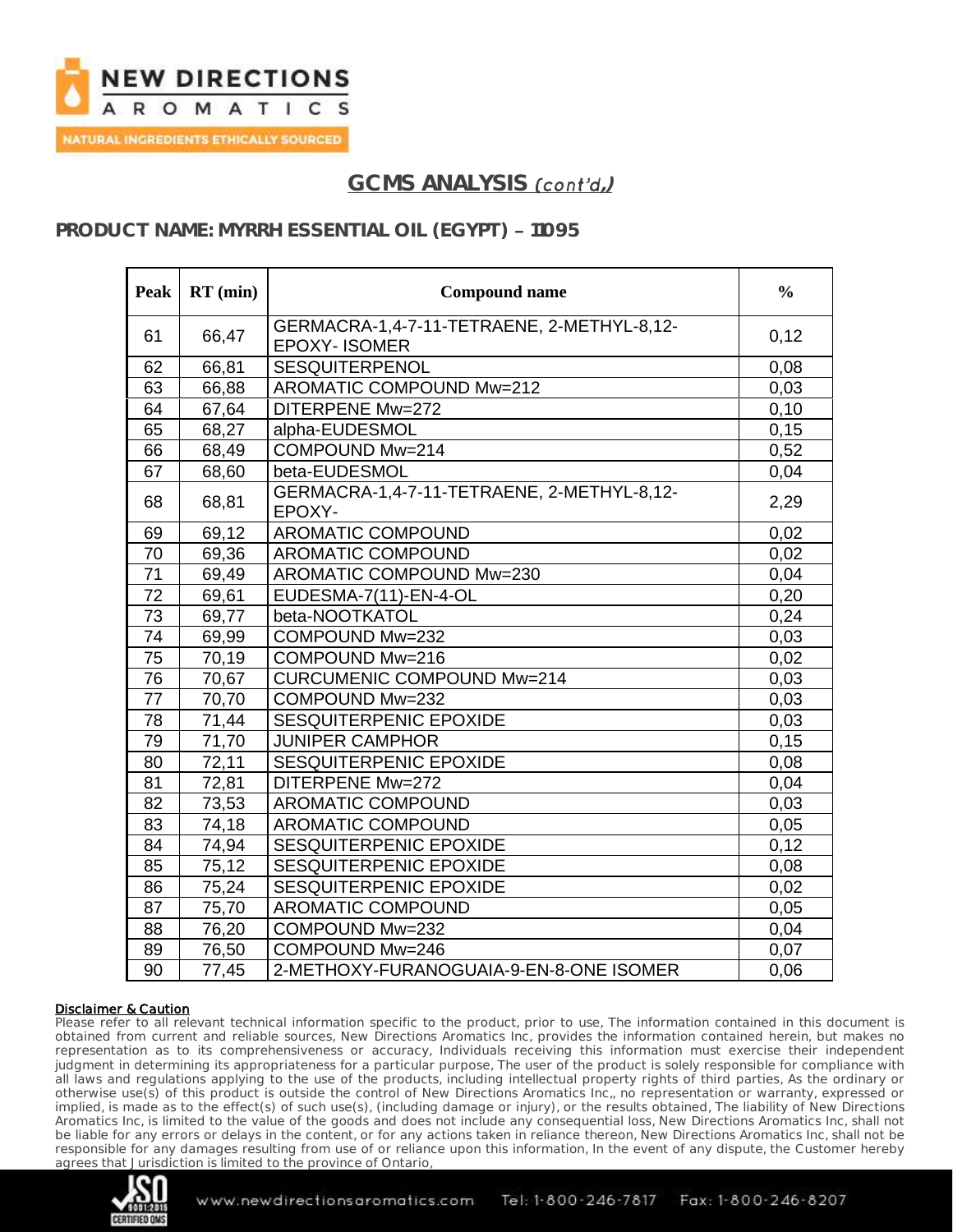

## PRODUCT NAME: MYRRH ESSENTIAL OIL (EGYPT) - 11095

| Peak | $RT$ (min) | <b>Compound name</b>                        | $\frac{0}{0}$ |
|------|------------|---------------------------------------------|---------------|
| 91   | 77,55      | SESQUITERPENIC EPOXIDE                      | 0,11          |
| 92   | 78,00      | 2-METHOXY-FURANOGUAIA-9-EN-8-ONE            | 0,22          |
| 93   | 78,24      | <b>SESQUITERPENONE</b>                      | 0,04          |
| 94   | 78,66      | COMPOUND Mw=246                             | 0,05          |
| 95   | 78,74      | <b>CURZENIC ESTER Mw=274</b>                | 0,40          |
| 96   | 79,79      | <b>AROMATIC COMPOUND</b>                    | 0,21          |
| 97   | 80,04      | SESQUITERPENIC EPOXIDE                      | 0,05          |
| 98   | 80,27      | <b>AROMATIC COMPOUND</b>                    | 0,04          |
| 99   | 80,82      | <b>CURZENIC ESTER Mw=274</b>                | 0,04          |
| 100  | 82,78      | ACETYL-8,12-EPOXYGERMACRA-1,4-7-11-TETRAENE | 5,75          |
| 101  | 84,26      | <b>CURZENIC ESTER Mw=274</b>                | 0,04          |
| 102  | 84,73      | <b>CURZENIC ESTER Mw=274</b>                | 0,06          |
| 103  | 85,16      | <b>CURZENIC ESTER Mw=274</b>                | 0,19          |
| 104  | 86,06      | <b>AROMATIC COMPOUND</b>                    | 0,02          |
| 105  | 87,59      | <b>AROMATIC COMPOUND</b>                    | 0,03          |
| 106  | 87,76      | <b>AROMATIC COMPOUND</b>                    | 0,06          |
| 107  | 88,85      | COMPOUND Mw=232                             | 0,06          |
| 108  | 89,18      | <b>CURZENIC ESTER Mw=274</b>                | 0,03          |
| 109  | 89,46      | <b>CURZENIC ESTER Mw=274</b>                | 0,05          |
| 110  | 89,51      | <b>CURZENIC ESTER Mw=274</b>                | 0,09          |
| 111  | 90,69      | <b>CURZENIC ESTER Mw=274</b>                | 0,03          |
| 112  | 90,91      | <b>AROMATIC COMPOUND</b>                    | 0,03          |
| 113  | 91,20      | AROMATIC COMPOUND Mw=272                    | 0,03          |
| 114  | 91,60      | AROMATIC COMPOUND Mw=272                    | 0,40          |
| 115  | 93,00      | AROMATIC COMPOUND                           | 0,02          |
| 116  | 93,95      | <b>AROMATIC COMPOUND</b>                    | 0,05          |
| 117  | 94,62      | DITERPENIC COMPOUND Mw=280                  | 0,05          |
| 118  | 95,23      | <b>AROMATIC COMPOUND</b>                    | 0,15          |
| 119  | 96,34      | <b>AROMATIC COMPOUND</b>                    | 0,06          |
| 120  | 96,91      | <b>AROMATIC COMPOUND</b>                    | 0,16          |

#### Disclaimer & Caution